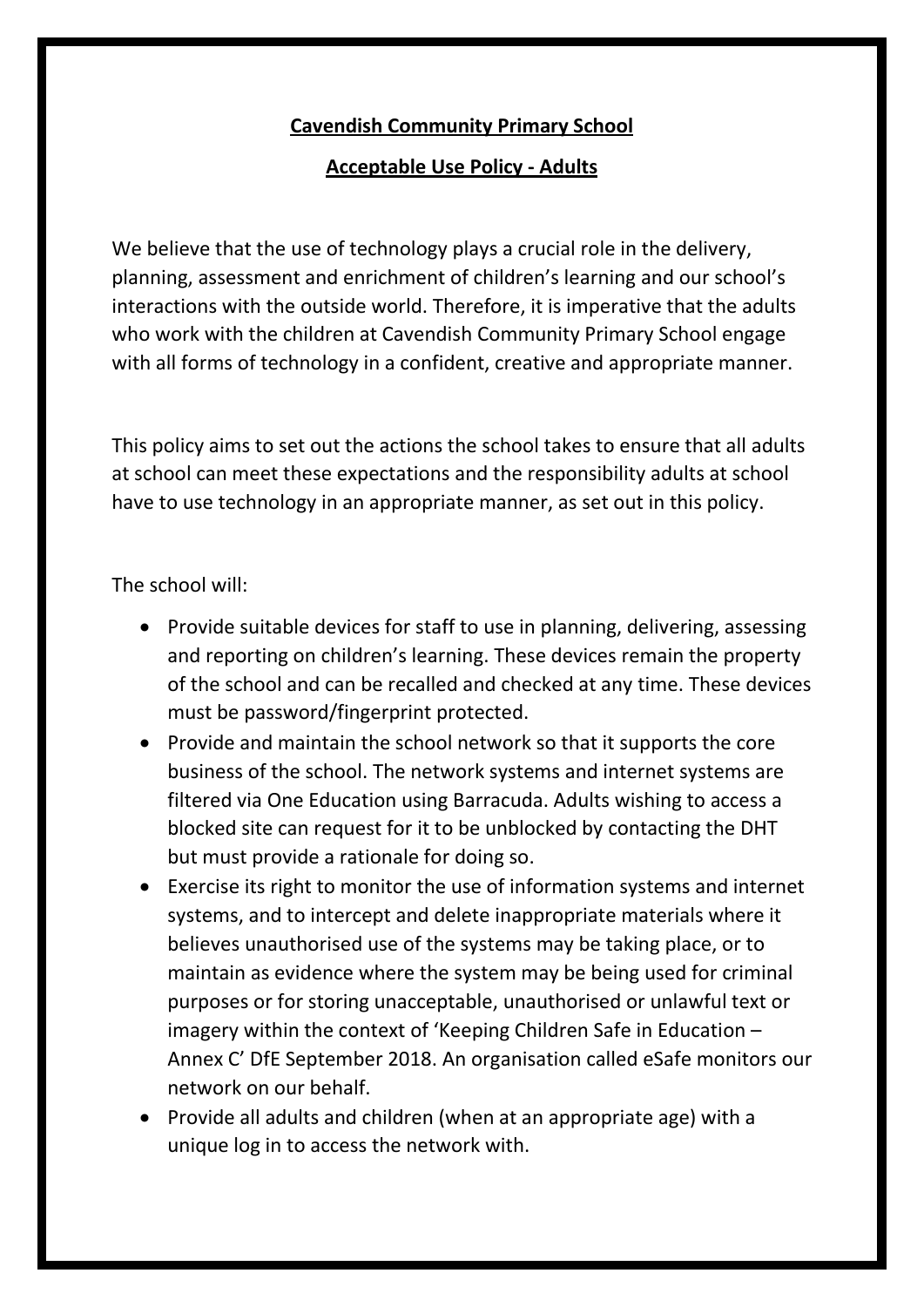Ensure there is suitable and developmental training for adults and a named member of staff to monitor curriculum provision.

Adults at school will:

- Use the technology available at school to enhance teaching and learning and to help safeguard children's safety.
- Be open to new technology and any training associated with it.
- Use any devices given to them by school (laptops, iPads, mobile phones) in an appropriate and professional manner and with due regard to GDPR regulations. These devices can be connected to home wifi networks. These devices should be returned to school whenever requested and in the event of an employee leaving the school.
- Use their own devices in school in an appropriate and professional manner and with due regard to GDPR regulations. Colleagues are allowed to have their own mobile devices in school and to connect them to the school wifi network. The use of personal mobile phones whilst working with children is strictly prohibited. If personal phones have to be used for any purpose, they should be used in staff areas or empty classrooms during set breaktimes only. **Failure to adhere to this guidance could lead to disciplinary action being taken**.
- Only use school devices to make digital images of the children. These images should be saved to the school network and deleted from the device as soon as possible.
- Report any use of technology which goes against the guidance contained in this document, either by adults or children.
- Ensure that children are not given unsupervised access to the Internet. For the purposes of this policy, "supervised" means that the user is within direct sight of a responsible adult.
- Teach Internet safety in keeping with the school's ICT Scheme of Work, but all teachers within all year groups should be including Internet safety issues as part of their discussions on the responsible use of the school's computer systems. In addition, each phase of school will have a half termly e-safety assembly.
- The use of re-writeable CDs, memory sticks etc. to transfer data from external computer systems is **forbidden**. Where information has been downloaded from the internet, or copied from another computer, wherever possible it must be emailed to school to ensure that it